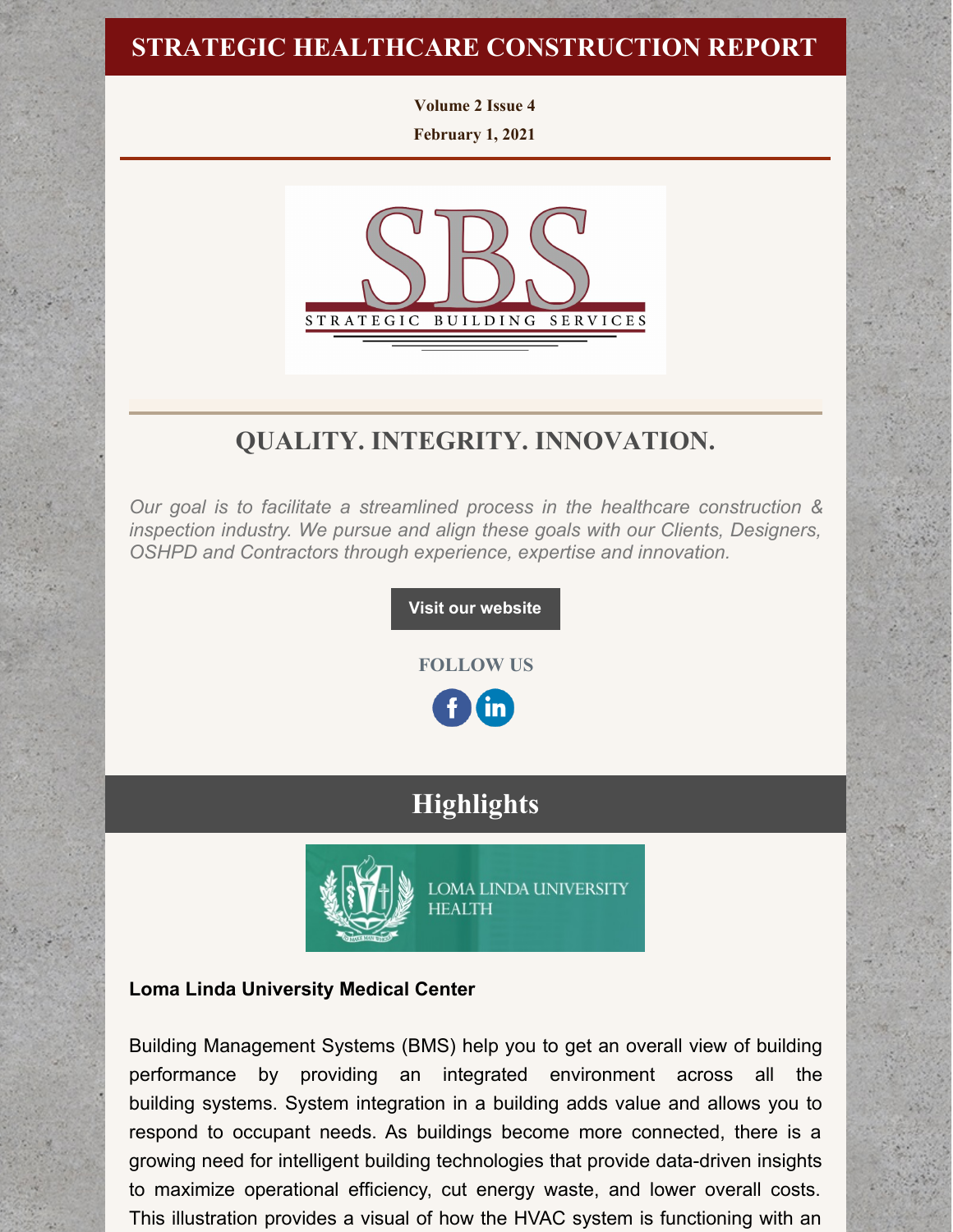ansul system alarm during testing this last week.



# **IOR Spotlight**



#### **Bret Peterman IOR Loma Linda University Medical Center**

Bret joined the LLUMC IOR team and brought with him 20+ years of previous experience as an electrician. He makes everyone laugh and he is always prepared to help facilitate any situation.

He enjoys spending time with his family, which consists of his wife, two daughters and four grandchildren.

All of us at SBS are happy to have Bret on our team!

# **SBS LABS**



The healthcare construction industry can be very technical and it takes years of experience to accurately navigate through the process. We wanted to use this newsletter as not only reading about what SBS is up to, but also as a tool that can provide helpful information for you on your next OSHPD project. Here is this week's topic that we've experienced in the past and hopefully is beneficial to you:

Over 80% of all OSHPD projects are Remodels. When remodeling older hospitals, we come across a lot of existing conditions that do not meet our current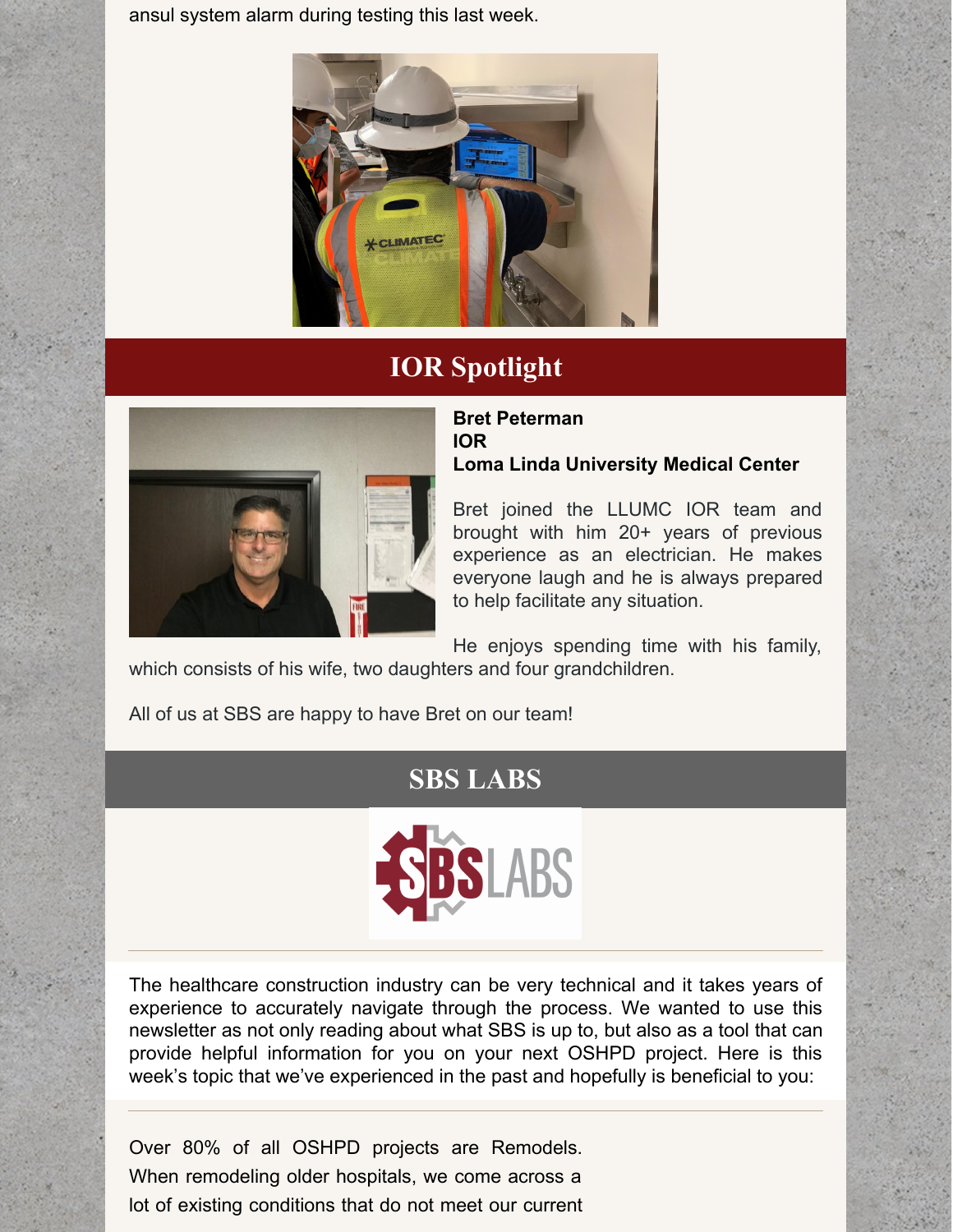code. Many times the materials are no longer readily available which requires alterations and additional detailing for wall supports or for fire resistive construction. This week we have included a presentation from FLSO, Sander Moss, regarding pencil studs, nailable studs, how to identify them and best practices.



As SBS LABS continues the journey of formalizing material to share with you, please take a moment to subscribe to our Youtube Channel to stay on top of all of the latest with **SBS [LABS.](https://www.youtube.com/channel/UCfR7qiqf9X9tzNf1jD-an_Q)**

**[Contact](http://www.strategic-building.com/contacts) SBS**

### **Newsworthy**

# $\equiv$  HPACEngineering.

#### **Pandemic Gives Boost to Remote Technologies on Jobsites** (January 28, 2021)



StructionSite digitally documents a construction site using 360-degree cameras to create measurable, 3D virtual reality models

StructionSite

#### **HPAC [Engineering](https://www.hpac.com/technology/article/21153520/pandemic-gives-boost-to-remote-technologies-on-jobsites) Article**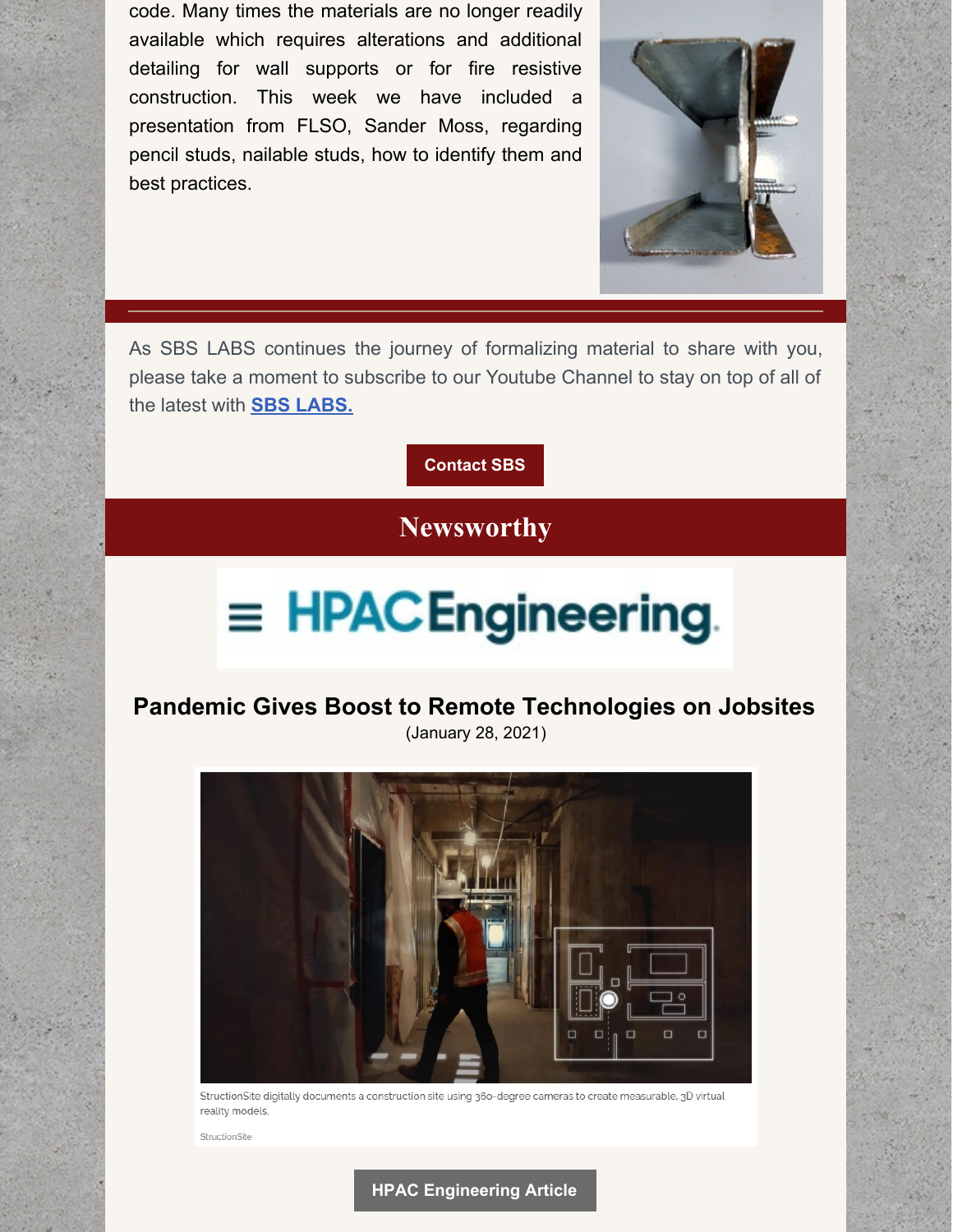

### **Major New Hospital Moves Forward in Irvine**

(January 27, 2021)



**HC+O [Article](http://hconews.com/2021/01/27/major-new-hospital-moves-forward-in-irvine/)**



### **San Diego Virtual Meeting: Effects of COVID on Oxygen Tanks**

**February 11, 2021** 6:00 pm - 7:30 pm

**Click here to view the [meeting](https://www.cshe.org/Common/Uploaded Files/Chapters/San Diego/02.11.21-SD-Flyer.pdf) flyer.**

**Click to [Register](https://www.cshe.org/CSHEMEMBER/Events/Event_display_Zoom.aspx?EventKey=SD202102&WebsiteKey=82af383b-574f-4cf9-9c18-6149fa88cef3) and Learn More**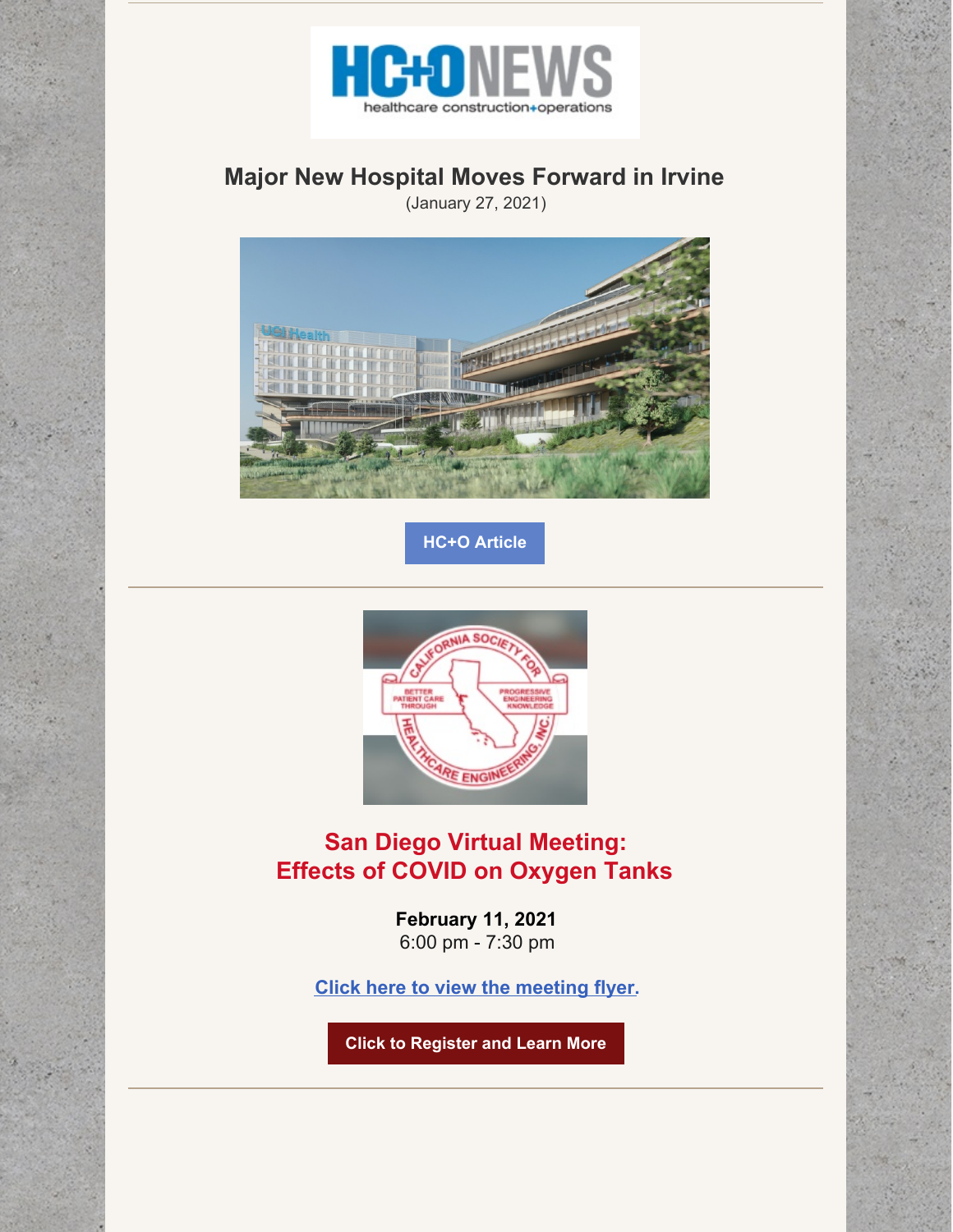

# OSHPD

**Please be advised that hard freeze warnings, sub-freezing temperatures, watches, and advisories have been issued by the National Weather Service [\(https://www.weather.gov/](https://oshpd.us3.list-manage.com/track/click?u=b5eac4ceeea1d878cfffc1696&id=b5abb149a5&e=bf3938caab)).**

#### **Precautionary/Preparedness Actions:**

Take all necessary steps to protect O2 vaporizers, associated controls, and piping from freezing. Please consult your O2 supplier for advice as well as the following documents posted on the OSHPD Web site:

- 1. OSHPD Health Facility Medical Oxygen Systems Best Practices During Covid-19 Pandemic: **[https://oshpd.ca.gov/document/o2-best-practices/](https://oshpd.us3.list-manage.com/track/click?u=b5eac4ceeea1d878cfffc1696&id=9ce85228d6&e=bf3938caab)**
- 2. Advisory/guide put out by KLM Industries and Matheson: **[https://oshpd.ca.gov/document/buildup-of-frost-or-ice-on-vaporizers](https://oshpd.us3.list-manage.com/track/click?u=b5eac4ceeea1d878cfffc1696&id=e080caa3aa&e=bf3938caab)and-pipes-due-to-high-flow-medical-oxygen/**

OSHPD COVID-19 Resources Page is located at:

**[https://oshpd.ca.gov/construction-finance/oshpd-covid-19-resources/](https://oshpd.us3.list-manage.com/track/click?u=b5eac4ceeea1d878cfffc1696&id=229d186d13&e=bf3938caab)**

Obsov

# **OSHPD**

# **Inspector of Record Series**

Tuesdays 1:00 – 2:00 p.m., PST

*To register, click on the session date or select a video to watch a past session.*

**[January](https://attendee.gotowebinar.com/register/3608161067287438349) 12, 2021**: Session 1 – INTRODUCTION **[January](https://attendee.gotowebinar.com/register/6992767919861084941) 19, 2021**: Session 2 – HOW TO PREPARE FOR THE EXAM **[January](https://attendee.gotowebinar.com/register/7528714967215948045) 26, 2021**: Session 3 – HOW TO SPEAK IOR **[February](https://attendee.gotowebinar.com/register/8881594755961799437) 2, 2021**: Session 4 – HOW TO SUCCEED AS AN IOR



#### Session 1 – INTRODUCTION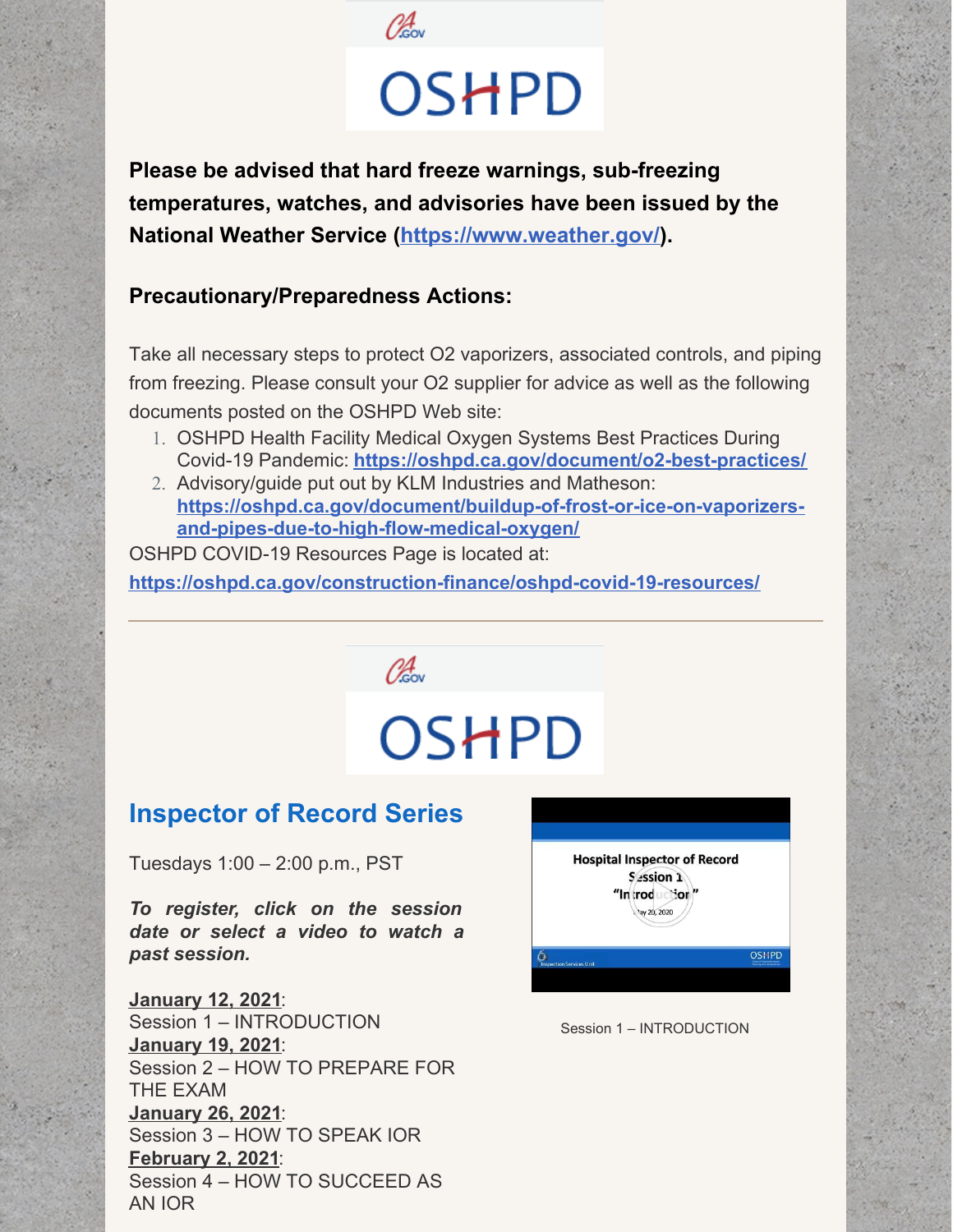**[February](https://attendee.gotowebinar.com/register/6121453333360375309) 9, 2021**: Session 5 – SUMMARY

|                                 | Hospital Vispector of Record      |  |
|---------------------------------|-----------------------------------|--|
|                                 | Ses on                            |  |
|                                 | "How to Prepare for the IOR Exam" |  |
|                                 | June 03, 2020<br>JOE LABRIE, RCO  |  |
| <b>Inspection Services Unit</b> |                                   |  |

Session 2 – HOW TO PREPARE FOR THE EXAM

| Session 3<br>"Hov to eak IOR"<br>June 17<br>Presented by<br>$-Pcore$ |              |
|----------------------------------------------------------------------|--------------|
| <b>Inspection Services Unit</b>                                      | <b>OSHPD</b> |
|                                                                      |              |

Session 3 – HOW TO SPEAK IOR



# OSHPD

#### **Collaborative Review and Construction (CRC) and Phased Plan Review (PPR) per PIN 50**

This video is for educational purposes to explain the history and proper usage of *[PIN](https://oshpd.ca.gov/ml/v1/resources/document?rs:path=/Construction-And-Finance/Documents/Resources/Codes-and-Regulations/Policy-Intent-Notices-PINs/PIN-50-Collaborative-Review-and-Construction-Process-CRC-and-Phased-Plan-Review-PPR.pdf) 50* – Collaborative Review and Construction process (CRC) & Phased Plan Review (PPR). The PPR has been successfully used to reduce approval time and minimize the number of post approval documents. This video is presented in six sessions.

**See links below for Parts 1 & 2 of Session 4**(a new session will be presented weekly in chronological order).

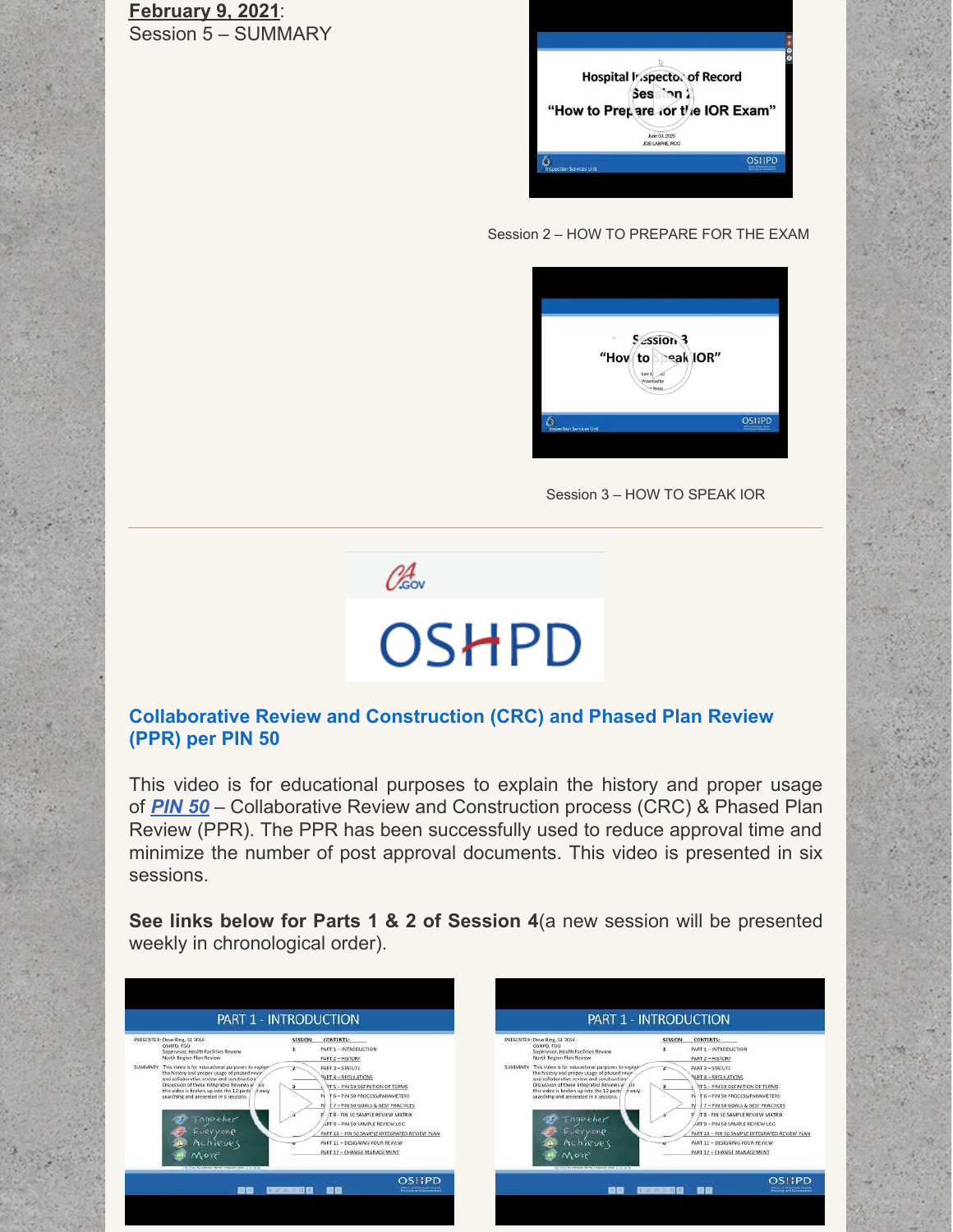

#### **2019 CBSC Intervening Code Cycle Updates**

#### **Changes Impacting Hospital Design and Construction and What to Expect**

Over two sessions, the Office of Statewide Health Planning and Development (OSHPD) Technical Lead Disciplines will outline important changes in the intervening CBSC and explain what healthcare facilities, design professionals, and their construction teams should consider to achieve compliance. **[article](https://www.krwolfe.com/whats-on-the-horizon-in-2021-for-healthcare-construction/)**

#### **Session 1: [January](https://register.gotowebinar.com/register/8451863830849641742) 12, 202[1](https://register.gotowebinar.com/register/8451863830849641742)**(AIA 1.5 LU | HSW)

- Introduction
- California Administrative Code
- California Building Code

Click the links below to view session 1 video and handout of this webinar.

**Session 1 [Handout](https://files.constantcontact.com/7250dab0801/587e788c-9912-48dc-b062-8233efef4ac7.pdf)**



To register, click on the session date.

**Session 2: [February](https://register.gotowebinar.com/register/351030493793057038) 9, 2021**(AIA 1.5 LU | HSW)

- California Electrical Code
- California Mechanical Code
- California Plumbing Code
- California Existing Building Code

10:00 – 11:30 a.m., Pacific Time

It is free to participate and registration is limited to **500** participants. Multiple staff members from one office should register INDIVIDUALLY to receive separate logins.

**Please register early.**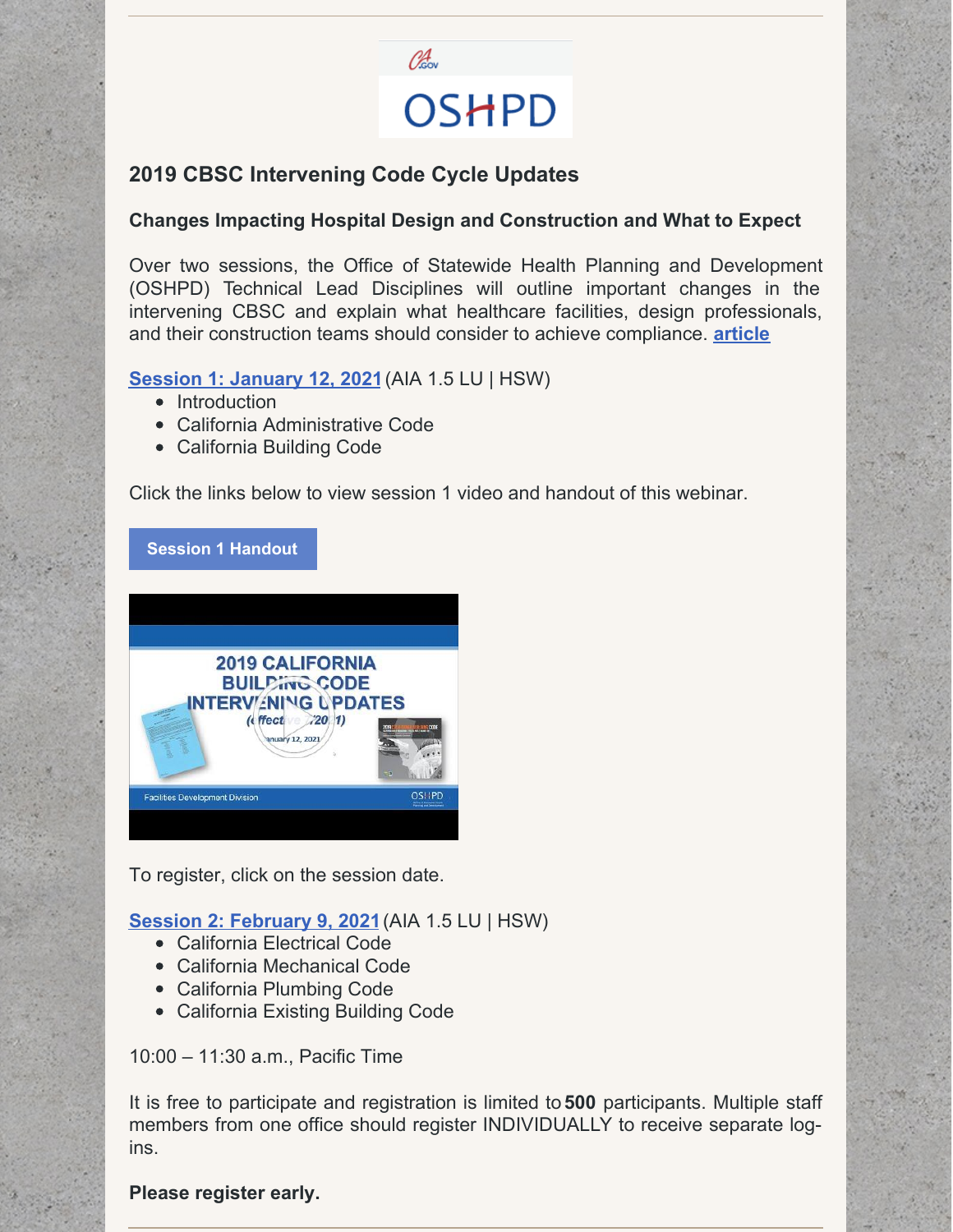

# OSHPD

#### Hospital Inspector Certification Examination Preparation

Join OSHPD's Inspection Services Unit (ISU) in a series of webinars that will provide guidance on how to read drawings for the plan reading portion of the Hospital Inspector Certification Exam.

#### *OSHPD SPEAKERS*

*Joseph LaBrie, S.E. Regional Compliance Officer Cesar Ponce Compliance Officer James Pan, S.E. District Structural Engineer Monica Colosi Compliance Officer*

#### **Fee: Complimentary**

TIME 1:00 - 2:00 p.m., Pacific Time Click on dates to register for each session

#### **REGISTRATION**

**February 23, 2021: Structural Plans - [INSTRUCTION](https://oshpd.us3.list-manage.com/track/click?u=b5eac4ceeea1d878cfffc1696&id=f4d49de2e3&e=bf3938caab)**

**February 25, 2021: Structural Plans - [PRACTICE](https://oshpd.us3.list-manage.com/track/click?u=b5eac4ceeea1d878cfffc1696&id=c2ba004f16&e=bf3938caab)**

**March 9, 2021: [Mech/Plumbing](https://oshpd.us3.list-manage.com/track/click?u=b5eac4ceeea1d878cfffc1696&id=e6038ca4c8&e=bf3938caab) Plans - INSTRUCTION**

**March 11, 2021: [Mech/Plumbing](https://oshpd.us3.list-manage.com/track/click?u=b5eac4ceeea1d878cfffc1696&id=3a16cb720a&e=bf3938caab) Plans - PRACTICE**

**March 16, 2021: Electrical Plans - [INSTRUCTION](https://oshpd.us3.list-manage.com/track/click?u=b5eac4ceeea1d878cfffc1696&id=4836f822b5&e=bf3938caab)**

**March 18, 2021: Electrical Plans - [PRACTICE](https://oshpd.us3.list-manage.com/track/click?u=b5eac4ceeea1d878cfffc1696&id=f4fb793777&e=bf3938caab)**

**March 23, 2021: Fire Life Safety Plans - [INSTRUCTION](https://oshpd.us3.list-manage.com/track/click?u=b5eac4ceeea1d878cfffc1696&id=40680dffc1&e=bf3938caab) March 25, 2021: Fire Life Safety Plans - [PRACTICE](https://oshpd.us3.list-manage.com/track/click?u=b5eac4ceeea1d878cfffc1696&id=032256ecdc&e=bf3938caab)**

 $\mathscr{O}_{\scriptscriptstyle \mathsf{G}\scriptscriptstyle{\mathrm{ov}}}^4$ 

# **OSHPD**

#### **2019 CALIFORNIA BUILDING CODE Part 2, Title 24, California Code of Regulations**

**CAN [2-102.6](https://oshpd.ca.gov/ml/v1/resources/document?rs:path=/Construction-And-Finance/Documents/Resources/Codes-and-Regulations/Code-Application-Notices-CANs/2019/CAN-2019-Building-Code-2-102.6-Remodel.pdf)** – Remodel – 11/08/2019 Action/Comment: N/A

**CAN [2-407.4.1](https://oshpd.ca.gov/ml/v1/resources/document?rs:path=/Construction-And-Finance/Documents/Resources/Codes-and-Regulations/Code-Application-Notices-CANs/2019/CAN-2-407.4.1_Direct-Corridor-Access-from-Habitable-Rooms_Rev-042320_ACC.pdf)** – Direct Corridor Access from Habitable Rooms – 11/12/2015 Action/Comment: 04/23/2020

**CAN [2-407.2.2](https://oshpd.ca.gov/ml/v1/resources/document?rs:path=/Construction-And-Finance/Documents/Resources/Codes-and-Regulations/Code-Application-Notices-CANs/2019/CAN2-407.2.2_Nurses-Stations_A.pdf)** – Nurses' Stations – 04/21/09 Action/Comment: 07/08/2020